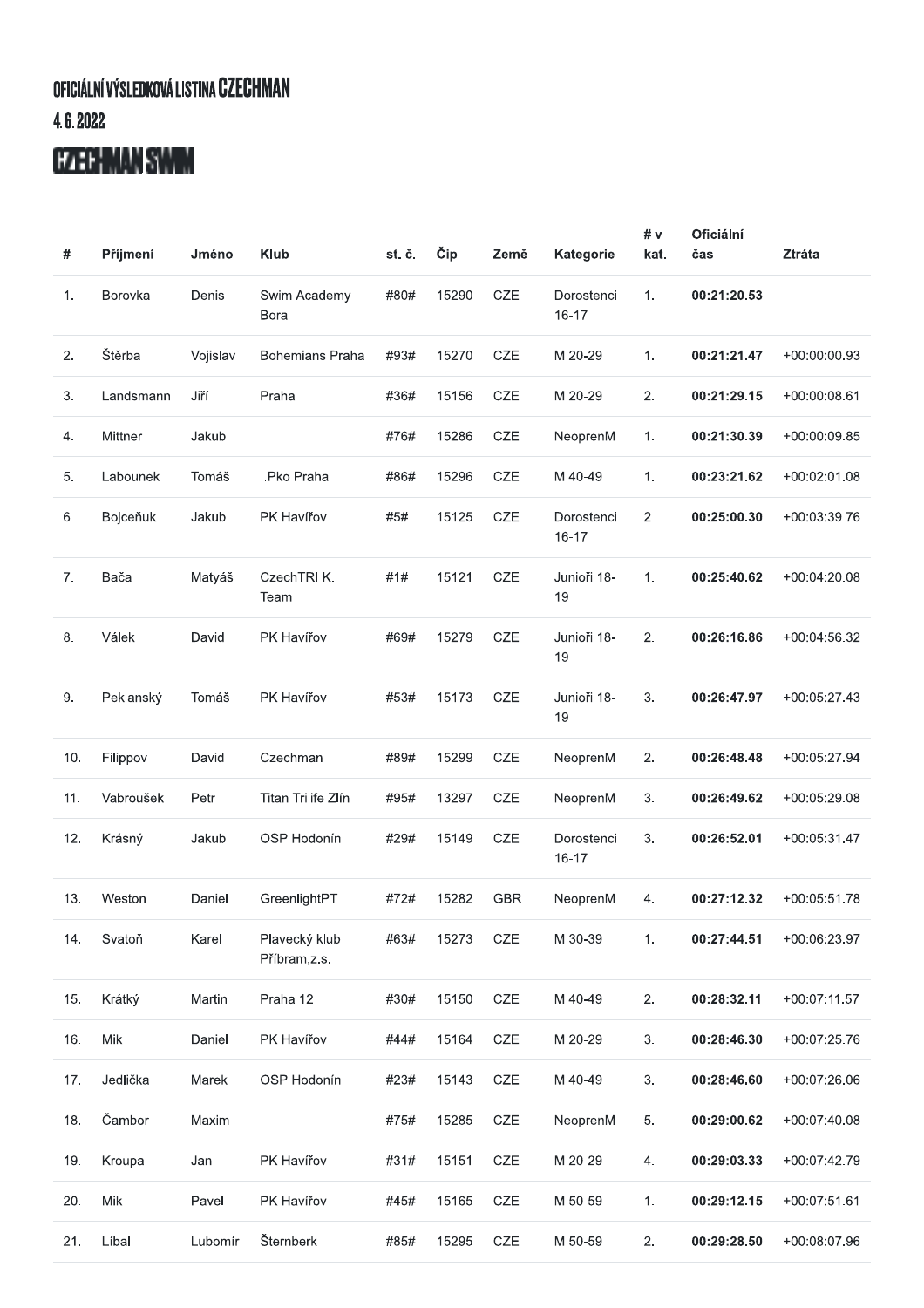| #   | Příjmení       | Jméno    | <b>Klub</b>                | st. č. | Čip   | Země       | Kategorie               | # v<br>kat. | <b>Oficiální</b><br>čas | <b>Ztráta</b>  |
|-----|----------------|----------|----------------------------|--------|-------|------------|-------------------------|-------------|-------------------------|----------------|
| 22. | Teslík         | David    | PK Havířov                 | #68#   | 15278 | <b>CZE</b> | M 50-59                 | 3.          | 00:30:08.62             | +00:08:48.08   |
| 23. | Provázek       | Hanuš    | JPK Axis Jihlava           | #82#   | 15292 | <b>CZE</b> | M 30-39                 | 2.          | 00:30:09.62             | +00:08:49.08   |
| 24. | Dvořáček       | Tomáš    | OSP Hodonín                | #13#   | 15133 | CZE        | NeoprenM                | 6.          | 00:30:11.01             | $+00:08:50.47$ |
| 25. | Mífek          | Zdeněk   | OSP Hodonín                | #41#   | 15161 | <b>CZE</b> | Dorostenci<br>16-17     | 4.          | 00:30:12.62             | +00:08:52.08   |
| 26. | Mífek          | Štěpán   | OSP Hodonín                | #40#   | 15160 | <b>CZE</b> | Dorostenci<br>$16 - 17$ | 5.          | 00:30:14.62             | $+00:08:54.08$ |
| 27. | Dvořáček       | Pavel    | OSP Hodonín                | #12#   | 15132 | <b>CZE</b> | M 40-49                 | 4.          | 00:30:15.40             | $+00:08:54.86$ |
| 28. | Stach          | Jan      | TJ Zentiva                 | #62#   | 15272 | CZE        | M 50-59                 | 4.          | 00:31:08.50             | +00:09:47.96   |
| 29. | <b>Brauner</b> | Michal   | Praha                      | #8#    | 15128 | CZE        | M 30-39                 | 3.          | 00:31:11.62             | $+00:09:51.08$ |
| 30. | Jaz            | Marcin   | RNB Team<br>Polanica-Zdrój | #22#   | 15142 | Poland     | NeoprenM                | 7.          | 00:31:18.83             | $+00:09:58.29$ |
| 31. | Knotek         | Josef    | <b>SCPAP</b>               | #26#   | 15146 | CZE        | M 20-29                 | 5.          | 00:32:45.43             | +00:11:24.89   |
| 32. | Sedláček       | Roman    |                            | #74#   | 15284 | <b>CZE</b> | M 50-59                 | 5.          | 00:33:48.10             | $+00:12:27.56$ |
| 33. | Ryzner         | Jan      | Přelouč                    | #56#   | 15176 | CZE        | M 60p                   | 1.          | 00:33:58.62             | $+00:12:38.08$ |
| 34. | Bača           | Jan      |                            | #77#   | 15287 | CZE        | M 40-49                 | 5.          | 00:34:00.81             | +00:12:40.27   |
| 35. | Kučera         | Adam     | Lužec Nad<br>Vltavou       | #33#   | 15153 | <b>CZE</b> | M 20-29                 | 6.          | 00:34:14.63             | $+00:12:54.09$ |
| 36. | Kubec          | Karel    | Trutnov                    | #32#   | 15152 | CZE        | NeoprenM                | 8.          | 00:34:17.51             | $+00:12:56.97$ |
| 37. | Jelínek        | Dušan    | Praha 8 - Dolní<br>Chabry  | #24#   | 15144 | CZE        | NeoprenM                | 9.          | 00:34:37.34             | $+00:13:16.80$ |
| 38. | Ryzner         | Miroslav | Opatovice nad<br>Labem     | #57#   | 15177 | CZE        | M 60p                   | 2.          | 00:35:53.05             | $+00:14:32.51$ |
| 39. | Kalina         | Lukáš    | Jihlava JPK AXIS           | #83#   | 15293 | CZE        | M 40-49                 | 6.          | 00:36:00.18             | +00:14:39.64   |
| 40. | Friedl         | Radek    | Plaváček<br>Radeček        | #17#   | 15137 | CZE        | NeoprenM                | 10.         | 00:36:04.62             | $+00:14:44.08$ |
| 41. | Mudruňka       | Radek    |                            | #47#   | 15167 | CZE        | NeoprenM                | 11.         | 00:36:18.03             | $+00:14:57.49$ |
| 42. | Mífek          | Miroslav | OSP Hodonín                | #39#   | 15159 | CZE        | M 40-49                 | 7.          | 00:37:04.62             | $+00:15:44.08$ |
| 43. | Knotek         | Jan      | <b>SCPAP</b>               | #25#   | 15145 | CZE        | M 20-29                 | 7.          | 00:37:06.62             | $+00:15:46.08$ |
| 44. | Dašek          | Milan    | Praha                      | #10#   | 15130 | CZE        | NeoprenM                | 12.         | 00:38:04.00             | +00:16:43.46   |
| 45. | Jeřábek        | Michal   | <b>Bohemians Praha</b>     | #91#   | 15268 | CZE        | M 40-49                 | 8.          | 00:41:12.79             | +00:19:52.25   |
| 46. | Michalk        | Michael  | MOG Dresden                | #43#   | 15163 | <b>GER</b> | M 50-59                 | 6.          | 00:43:01.70             | $+00:21:41.16$ |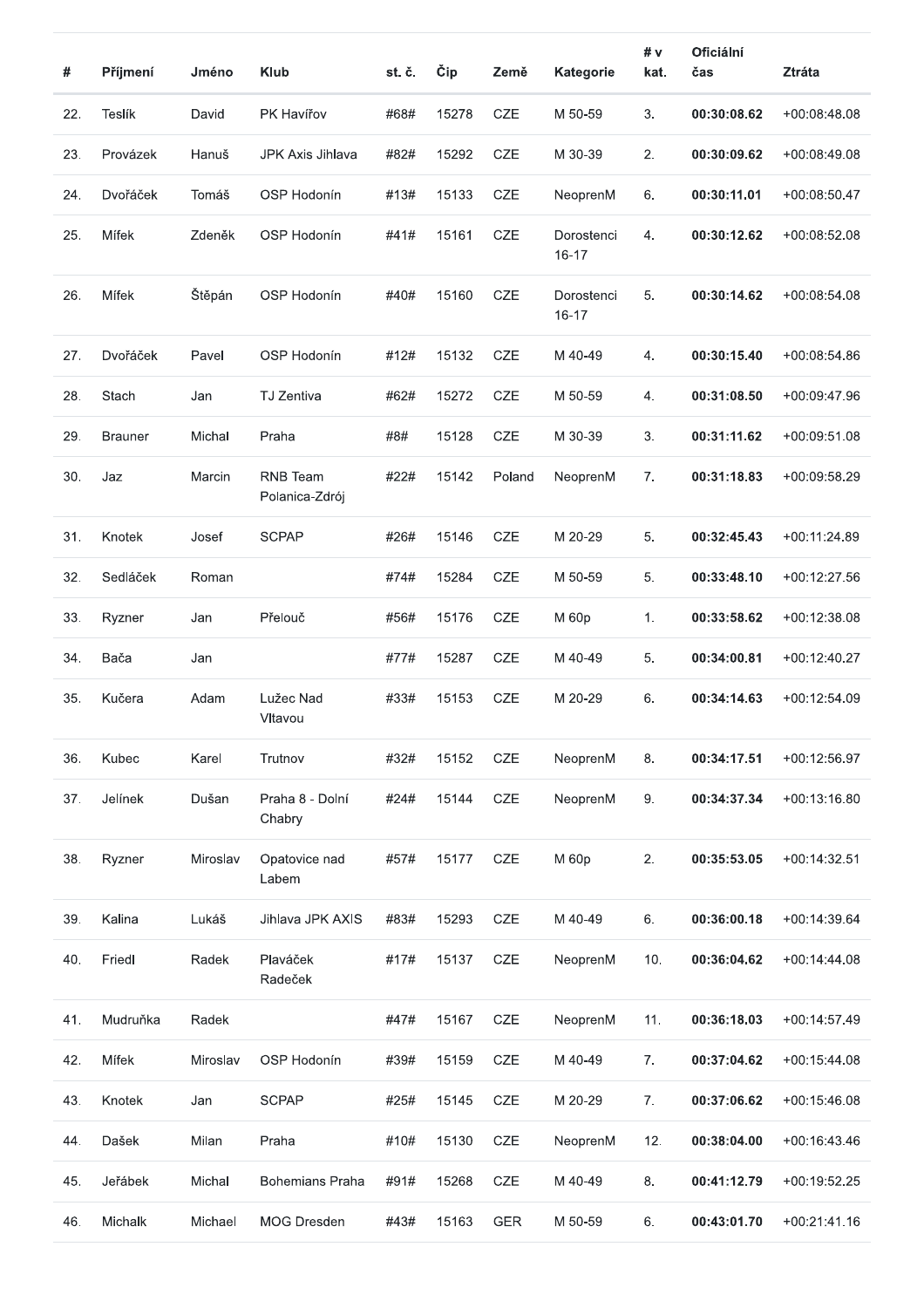| #   | Příjmení | Jméno  | <b>Klub</b>    | st. č. | Čip   | Země       | <b>Kategorie</b>  | # v<br>kat.    | <b>Oficiální</b><br>čas | Ztráta         |
|-----|----------|--------|----------------|--------|-------|------------|-------------------|----------------|-------------------------|----------------|
| 47. | Glaubauf | Aleš   | Triatlon Slaný | #19#   | 15139 | <b>CZE</b> | NeoprenM          | 13.            | 00:43:27.13             | $+00:22:06.59$ |
| 48. | Sklenář  | Filip  | Praha          | #60#   | 15180 | <b>CZE</b> | NeoprenM          | 14.            | 00:43:45.49             | $+00:22:24.95$ |
| 49. | Elsner   | Ben    | Prague         | #15#   | 15135 | <b>CZE</b> | M 60p             | 3.             | 00:44:43.09             | $+00:23:22.55$ |
| 50. | Vlach    | Jan    | <b>SPCH</b>    | #70#   | 15280 | <b>CZE</b> | M 50-59           | 7 <sub>1</sub> | 00:45:00.52             | +00:23:39.98   |
| 51. | Bojceňuk | Michal | PK Havířov     | #6#    | 15126 | <b>CZE</b> | M 40-49           | 9.             | 00:45:40.62             | $+00:24:20.08$ |
| 52. | Kotrba   | Štěpán |                | #28#   | 15148 | <b>CZE</b> | M 20-29           | 8.             | 00:46:08.28             | $+00:24:47.74$ |
| 53. | Zemanek  | Pavel  | Praha          | #73#   | 15283 | <b>CZE</b> | M 40-49           | 10.            | 00:55:05.68             | $+00:33:45.14$ |
|     | Slezák   | Jakub  | OSP Hodonín    | #61#   | 15271 | <b>CZE</b> | Junioři 18-<br>19 |                |                         |                |

irontime čipová časomíra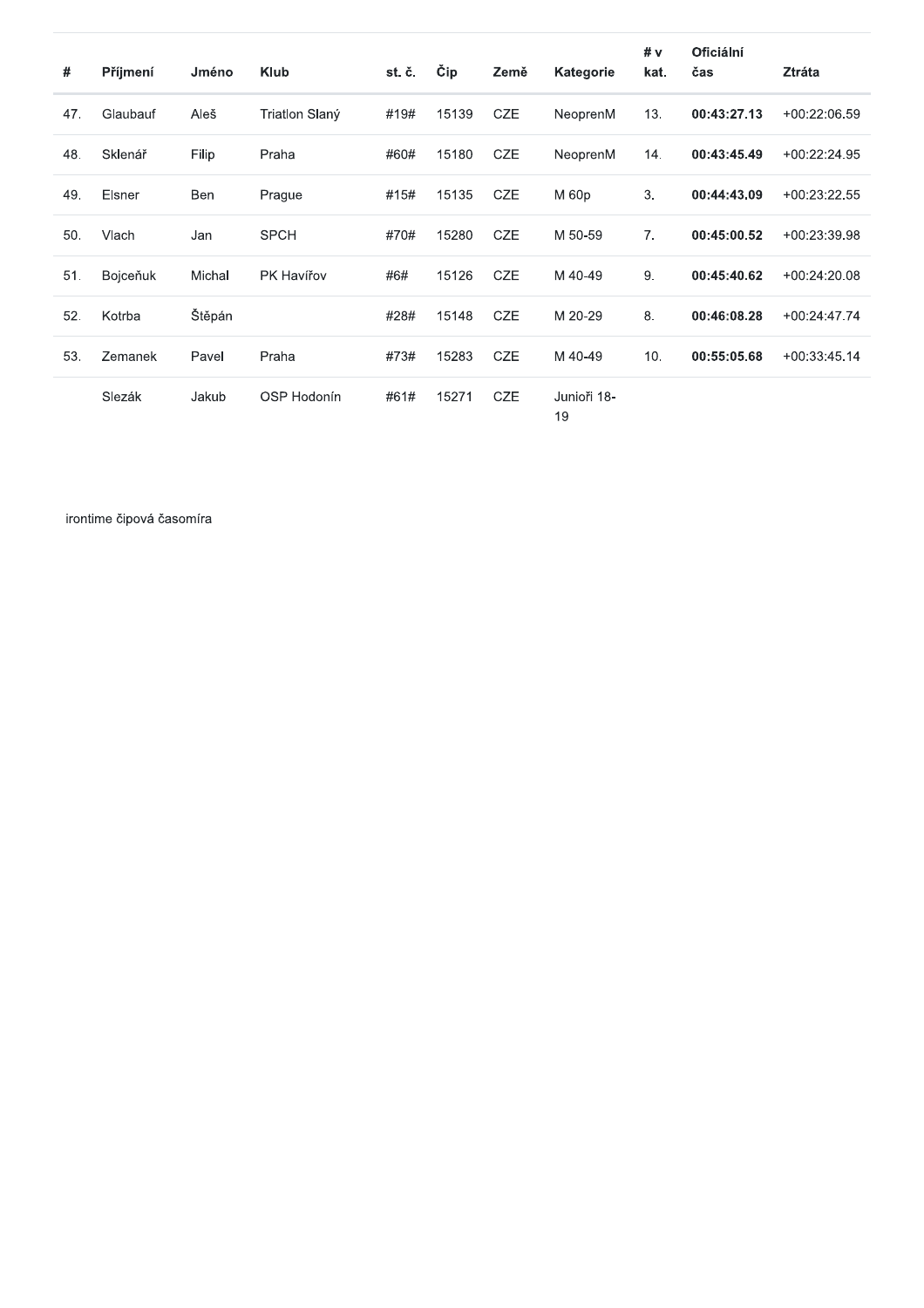## OFICIÁLNÍ VÝSLEDKOVÁ LISTINA CZECHMAN  $4.6.2022$

## **CZECHMAN SWIM**

| #   | Příjmení             | Jméno    | <b>Klub</b>                                 | st. č. | Čip   | Země       | Kategorie               | # $v$<br>kat. | Oficiální<br>čas | <b>Ztráta</b>  |
|-----|----------------------|----------|---------------------------------------------|--------|-------|------------|-------------------------|---------------|------------------|----------------|
| 1.  | Štěrbová             | Lenka    | <b>Bohemians</b><br>Praha                   | #92#   | 13296 | <b>CZE</b> | F 20-29                 | 1.            | 00:23:14.62      |                |
| 2.  | Štěrbová             | Michaela | <b>Bohemians</b><br>Praha                   | #94#   | 15296 | CZE        | F 20-29                 | 2.            | 00:23:21.62      | +00:00:06.99   |
| 3.  | Landsmannová         | Šárka    | Praha 4                                     | #37#   | 15157 | CZE        | F40-49                  | 1.            | 00:24:58.56      | $+00:01:43.93$ |
| 4.  | Fabíková             | Nela     | PK Havířov                                  | #16#   | 15136 | CZE        | Dorostenky<br>$16 - 17$ | 1.            | 00:24:58.57      | $+00:01:43.94$ |
| 5.  | Bálková              | Kateřina | Plavecký klub<br>Příbram,z.s.               | #4#    | 15124 | CZE        | Dorostenky<br>$16 - 17$ | 2.            | 00:26:27.28      | +00:03:12.65   |
| 6.  | Holíková             | Tereza   | OSP Hodonín                                 | #20#   | 15140 | CZE        | Dorostenky<br>$16 - 17$ | 3.            | 00:26:44.62      | +00:03:29.99   |
| 6.  | Bajerová             | Adéla    | Plavecký klub<br>Příbram,z.s.               | #2#    | 15122 | CZE        | Dorostenky<br>$16 - 17$ | 3.            | 00:26:44.62      | +00:03:29.99   |
| 8.  | Bálková              | Eliška   | Plavecký klub<br>Příbram,z.s.               | #3#    | 15123 | CZE        | Juniorky<br>18-19       | 1.            | 00:27:02.62      | +00:03:47.99   |
| 9.  | Dvořáková            | Anna     | OSP Hodonín                                 | #14#   | 15134 | CZE        | Juniorky<br>18-19       | 2.            | 00:28:46.00      | +00:05:31.37   |
| 10. | Šidlová              | Anežka   | PK Havířov                                  | #65#   | 15275 | CZE        | Dorostenky<br>$16 - 17$ | 5.            | 00:28:46.03      | $+00:05:31.40$ |
| 11. | Hromadníková         | Kateřina | <b>SCPAP</b>                                | #21#   | 15141 | <b>CZE</b> | F 20-29                 | 3.            | 00:28:49.62      | $+00:05:34.99$ |
| 12. | Muller<br>Mojžíšková | Pavla    | Klub<br>Sportovního<br>plavání<br>Pardubice | #90#   | 15300 | CZE        | F 40-49                 | 2.            | 00:28:56.62      | +00:05:41.99   |
| 13. | Hadravová            | Viktorie | Praha,<br>Neptun<br>Masters                 | #88#   | 15298 | CZE        | Dorostenky<br>$16 - 17$ | 6.            | 00:29:54.18      | +00:06:39.55   |
| 14. | Tesařová             | Natálie  | Praha,<br>Neptun<br>Masters                 | #87#   | 15297 | CZE        | Dorostenky<br>$16 - 17$ | 7.            | 00:31:02.01      | +00:07:47.38   |
| 15. | Kokšálová            | Michaela | Kilpi kome<br>klub                          | #27#   | 15147 | CZE        | NeoprenZ                | 1.            | 00:31:06.62      | +00:07:51.99   |
| 16. | Krátká               | Kateřina | <b>SKS</b>                                  | #79#   | 15289 | CZE        | Dorostenky<br>16-17     | 8.            | 00:32:46.76      | +00:09:32.13   |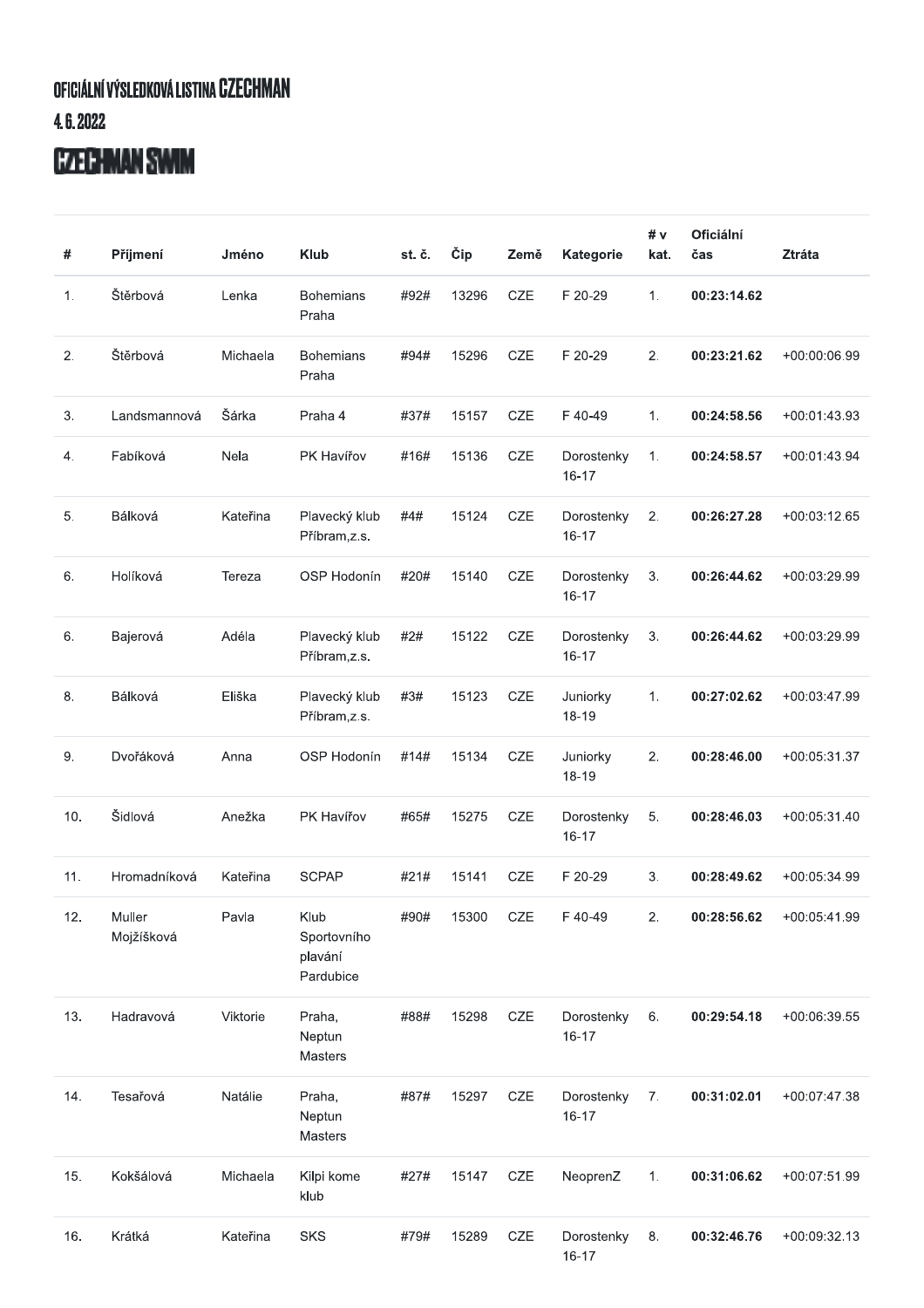| #   | Příjmení    | Jméno     | <b>Klub</b>          | st. č. | Čip   | Země       | Kategorie               | # v<br>kat. | Oficiální<br>čas | <b>Ztráta</b>  |
|-----|-------------|-----------|----------------------|--------|-------|------------|-------------------------|-------------|------------------|----------------|
| 17. | Králíková   | Alžběta   | OSP Hodonín          | #81#   | 15291 | CZE        | Dorostenky<br>$16 - 17$ | 9.          | 00:32:52.62      | +00:09:37.99   |
| 18. | Řezníčková  | Jana      | <b>SCPAP</b>         | #58#   | 15178 | <b>CZE</b> | F40-49                  | 3.          | 00:34:01.73      | $+00:10:47.10$ |
| 19. | Macourková  | Sáva      | Etriation<br>Team    | #38#   | 15158 | CZE        | F40-49                  | 4.          | 00:34:03.35      | +00:10:48.72   |
| 20. | Pechová     | Markéta   | <b>PKLBC</b>         | #78#   | 15288 | <b>CZE</b> | F40-49                  | 5.          | 00:34:10.82      | $+00:10:56.19$ |
| 21. | Navrátilová | Anastázie | OSP Hodonín          | #49#   | 15169 | CZE        | Dorostenky<br>$16 - 17$ | 10.         | 00:34:15.62      | +00:11:00.99   |
| 22. | Šidlová     | Zdeňka    | PK Havířov           | #67#   | 15277 | CZE        | F 50-59                 | 1.          | 00:34:41.62      | +00:11:26.99   |
| 23. | Reisskup    | Barbara   | PK Havířov           | #55#   | 15175 | <b>CZE</b> | F 50-59                 | 2.          | 00:35:45.34      | +00:12:30.71   |
| 24. | Čurajová    | Martina   | PK Havířov           | #9#    | 15129 | CZE        | Dorostenky<br>$16 - 17$ | 11.         | 00:36:01.62      | $+00:12:46.99$ |
| 25. | Mitrengová  | Eliška    | PK Havířov           | #46#   | 15166 | CZE        | Juniorky<br>18-19       | 3.          | 00:36:02.17      | $+00:12:47.54$ |
| 26. | Vodáková    | Tereza    | OSP Hodonín          | #71#   | 15281 | CZE        | Dorostenky<br>$16 - 17$ | 12.         | 00:36:16.62      | +00:13:01.99   |
| 27. | Mífková     | Zdeňka    | OSP Hodonín          | #42#   | 15162 | CZE        | F40-49                  | 6.          | 00:36:48.62      | +00:13:33.99   |
| 28. | Obadalová   | Barbora   | OSP Hodonín          | #51#   | 15171 | CZE        | Dorostenky<br>16-17     | 13.         | 00:36:49.62      | +00:13:34.99   |
| 29. | Kusáková    | Sofie     | OSP Hodonín          | #35#   | 15155 | CZE        | Dorostenky<br>$16 - 17$ | 14.         | 00:36:50.50      | +00:13:35.87   |
| 30. | Schimmerle  | Lenka     | OSP Hodonín          | #59#   | 15179 | CZE        | F40-49                  | 7.          | 00:37:13.41      | +00:13:58.78   |
| 31. | Šaňková     | Adéla     | OSP Hodonín          | #64#   | 15274 | CZE        | Dorostenky<br>$16 - 17$ | 15.         | 00:37:43.04      | $+00:14:28.41$ |
| 32. | Ondrušová   | Marie     | OSP Hodonín          | #52#   | 15172 | CZE        | F 30-39                 | 1.          | 00:38:32.04      | $+00:15:17.41$ |
| 33. | Šidlová     | Marie     | PK Havířov           | #66#   | 15276 | CZE        | F 20-29                 | 4.          | 00:40:51.59      | +00:17:36.96   |
| 34. | Svobodová   | Andrea    | JPK Axis,<br>Jihlava | #84#   | 15294 | CZE        | F 20-29                 | 5.          | 00:40:53.82      | +00:17:39.19   |
| 35. | Kurjanová   | Petra     | PK Havířov           | #34#   | 15154 | CZE        | F 50-59                 | 3.          | 00:43:00.62      | +00:19:45.99   |
| 36. | Bojceňuková | Radka     | PK Havířov           | #7#    | 15127 | CZE        | F 40-49                 | 8.          | 00:47:47.62      | +00:24:32.99   |
| 37. | Demlová     | Alena     | ČOUPR                | #11#   | 15131 | CZE        | F 50-59                 | 4.          | 00:48:54.62      | +00:25:39.99   |
| 38. | Pučelíková  | Nela      |                      | #54#   | 15174 | CZE        | NeoprenZ                | 2.          | 00:51:26.66      | +00:28:12.03   |
| 39. | Friedlová   | Klára     | Plaváček<br>Radeček  | #18#   | 15138 | CZE        | NeoprenZ                | 3.          | 00:59:03.62      | +00:35:48.99   |